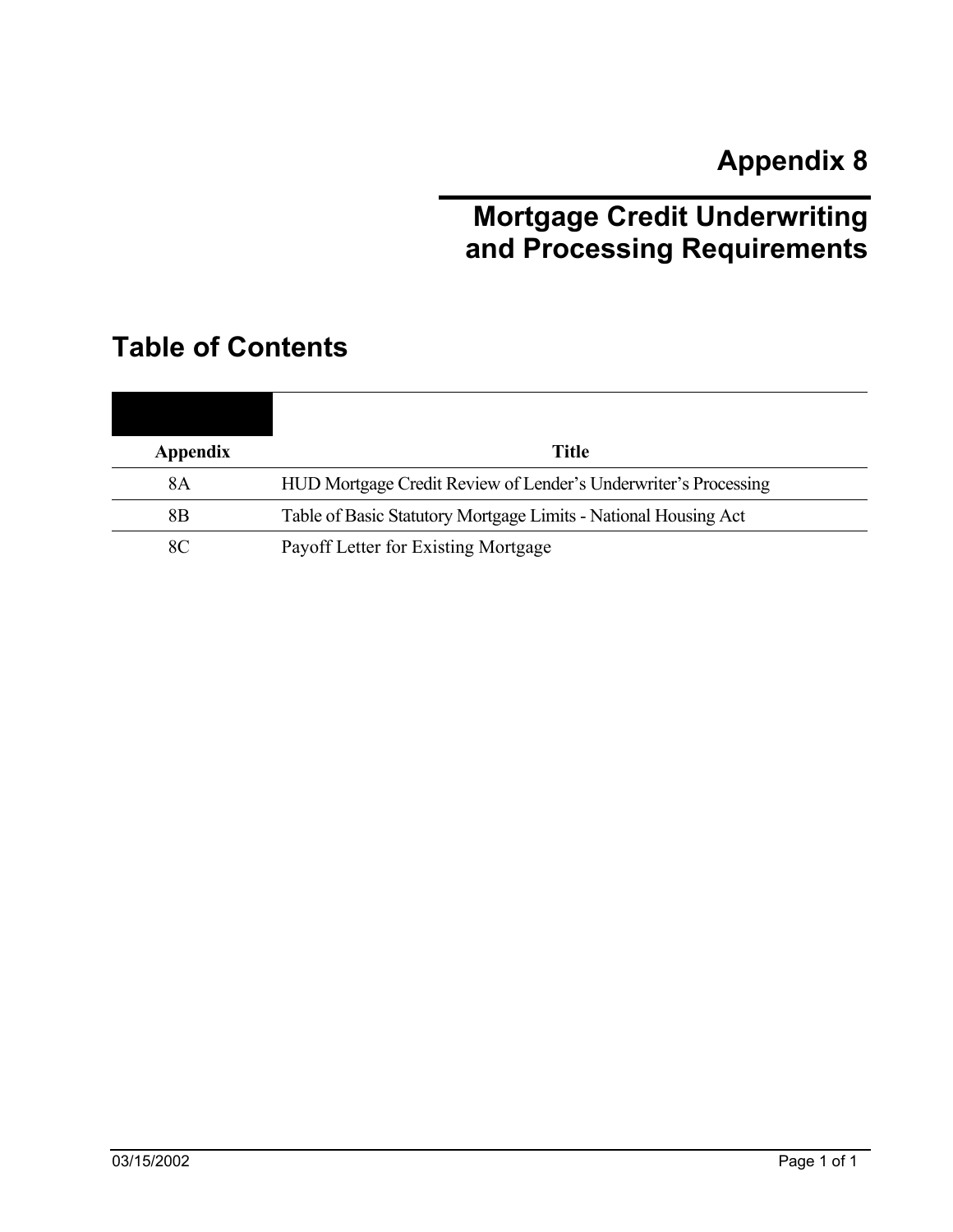# **HUD Mortgage Credit Review of Lender's Underwriter's Processing 8A**  HUD Office Name Application Submission Date Project Name Project Location (City, State) \_\_\_\_\_\_\_\_\_\_\_\_\_\_\_\_\_\_\_\_\_\_\_\_\_\_\_\_\_\_\_\_\_\_\_\_\_\_\_\_\_\_\_\_\_\_\_\_\_\_\_\_\_ MAP Lender Name Mortgagor Name Pre-Applications  $\Box$  Firm Commitment Application A. Pre-Application 1. Review of Lender's Underwriter's estimate of the replacement cost:

If unacceptable, state reasons:

2. Review of Lender's Underwriter's estimate of the insurance mortgage amount:

If unacceptable, indicate reasons:

3. Acceptability of any nonprofit sponsors/mortgagors: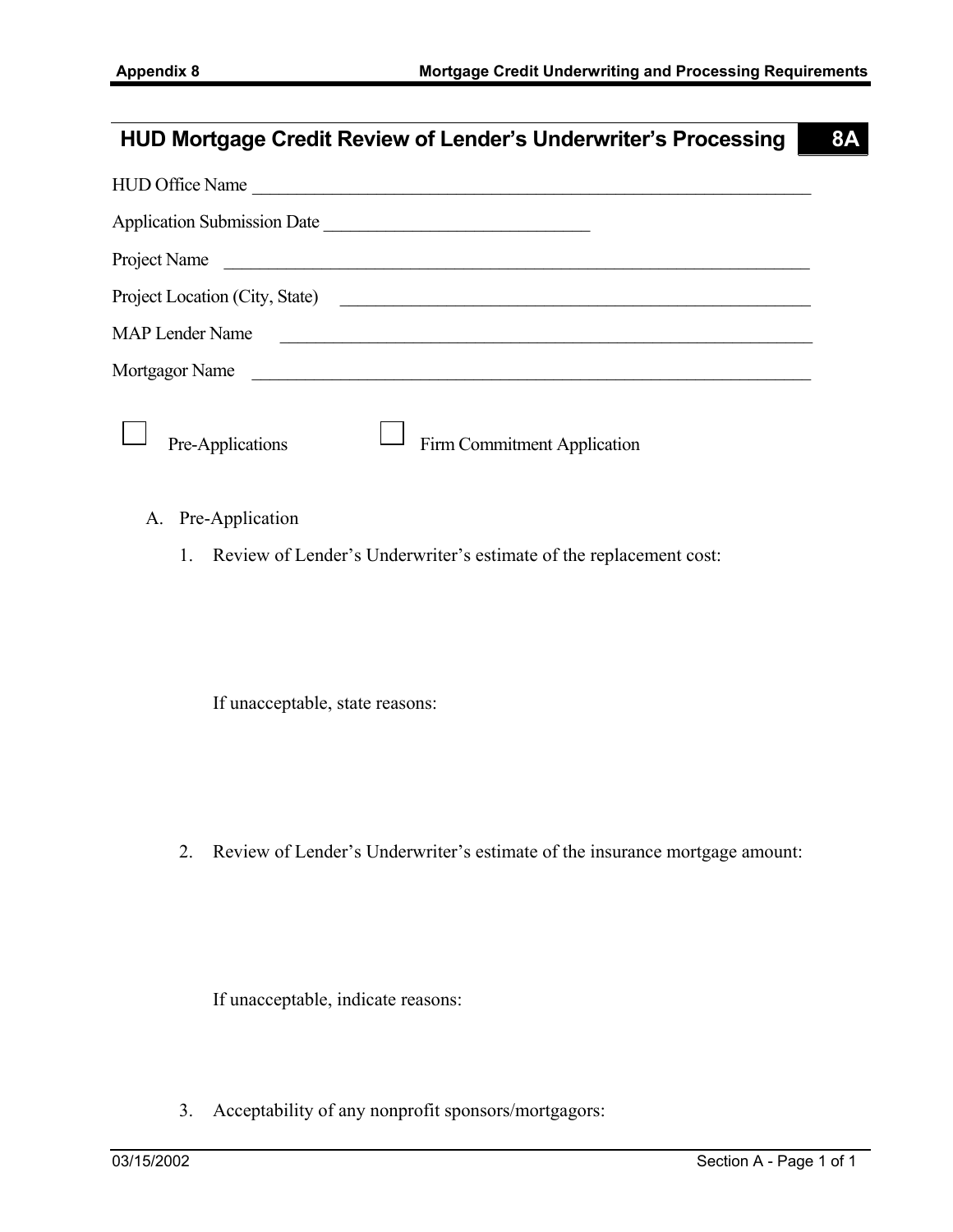If unacceptable, indicate reasons:

- B. Firm Commitment.
	- 1. HUD programs previous participation (HUD-2530) reviews:

Listing of unacceptable principals:

2. General review of the Lender's Underwriter's report and the HUD Form-2264-A, comments:

If report unacceptable, state reasons:

3. Acceptability of the sponsor, mortgagor and its key principals, and the contractor:

If unacceptable, state reasons:

4. Acceptability of the maximum mortgage amount: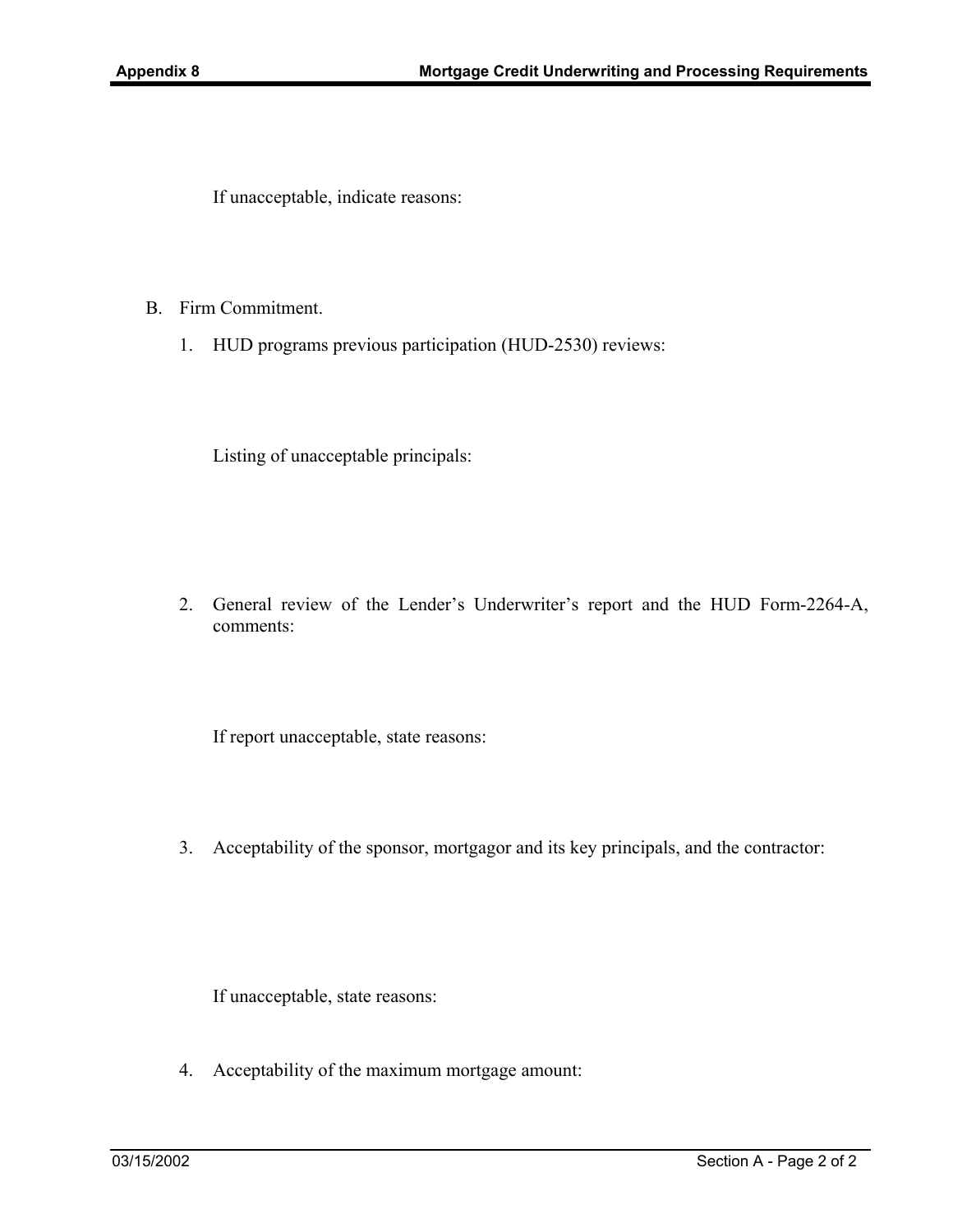If unacceptable, state reasons:

5. Acceptability of the financial requirements for settlement:

If unacceptable, state reasons:

6. Verifications of sources of funds to meet cash requirements:

I have reviewed the subject project and hereby make the following recommendations(s):

| Reviewer:                         |      |
|-----------------------------------|------|
| Name of Reviewer:                 |      |
| Signature and Date of Review      | Date |
| Concurrence:                      |      |
| Name of Team Leader               |      |
| Signature and Date of Concurrence | Date |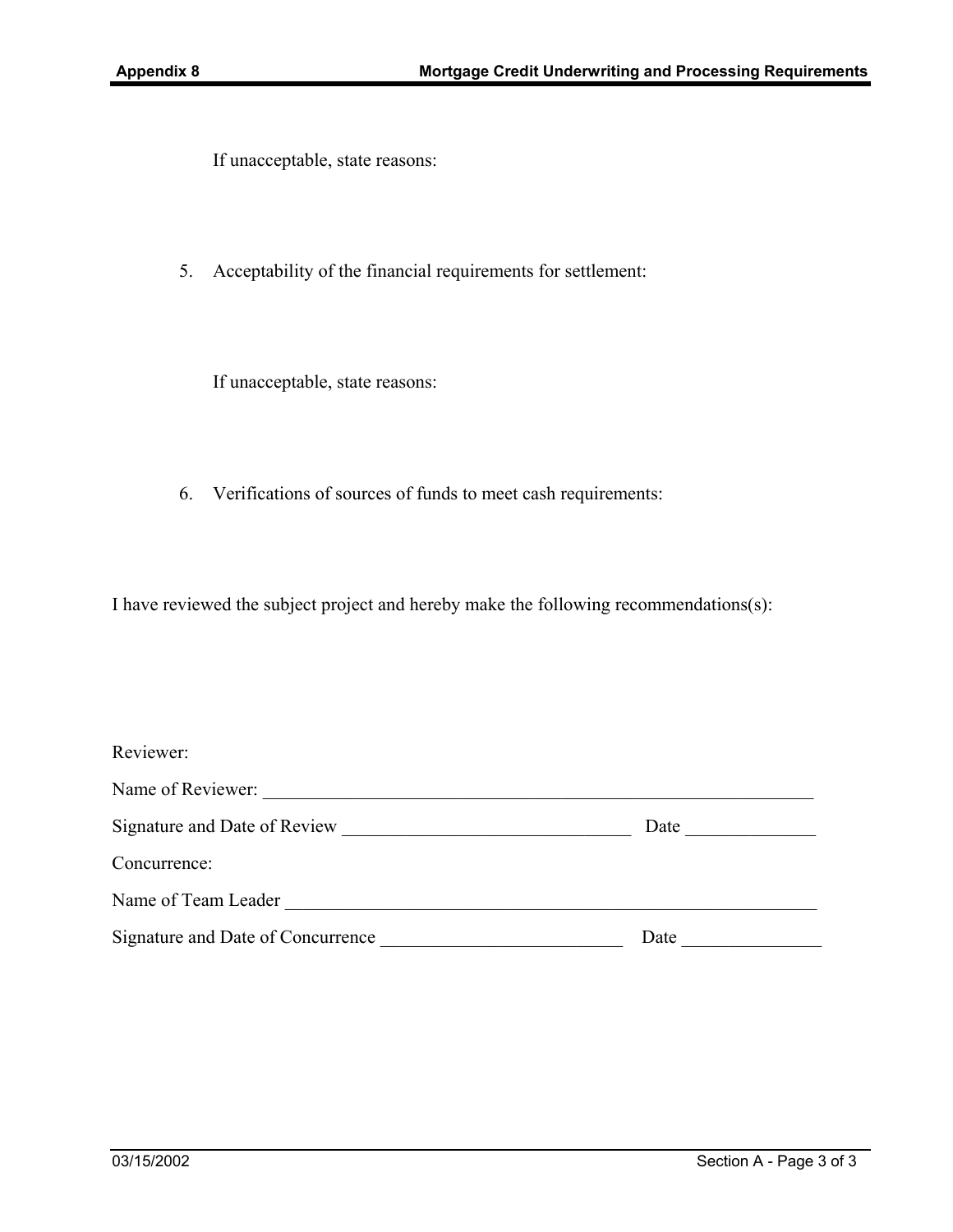**Sections 207 - 213 - 220 - 223(f) - 234** 

## **Table of Basic Statutory Mortgage Limits - National Housing Act 8B**

|                                             | <b>Non-Elevator</b> | <b>Elevator</b>    |
|---------------------------------------------|---------------------|--------------------|
| No. Bedrooms                                | <b>Basic Limit</b>  | <b>Basic Limit</b> |
| $\boldsymbol{0}$                            | \$38,025            | \$43,875           |
| 1                                           | \$42,120            | \$49,140           |
|                                             | \$50,310            | \$60,255           |
| $\frac{2}{3}$                               | \$62,010            | \$75,465           |
| $4+$                                        | \$70,200            | \$85,328           |
| Section $221(d)(3)$ – Nonprofit/Cooperative |                     |                    |
|                                             | <b>Non-Elevator</b> | <b>Elevator</b>    |
| No. Bedrooms                                | <b>Basic Limit</b>  | <b>Basic Limit</b> |
| $\boldsymbol{0}$                            | \$42,048            | \$44,250           |
| 1                                           | \$48,481            | \$50,724           |
| $\overline{2}$                              | \$58,469            | \$61,680           |
| $\overline{3}$                              | \$74,840            | \$79,793           |
| $4+$                                        | \$83,375            | \$87,588           |
| Section $221(d)(4)$                         |                     |                    |
|                                             | <b>Non-Elevator</b> | <b>Elevator</b>    |
| No. Bedrooms                                | <b>Basic Limit</b>  | <b>Basic Limit</b> |
| $\boldsymbol{0}$                            | \$37,843            | \$40,876           |
| $\mathbf{1}$                                | \$42,954            | \$46,859           |
| $\overline{c}$                              | \$51,920            | \$56,979           |
| $\overline{3}$                              | \$65,169            | \$73,710           |
| $4+$                                        | \$73,846            | \$80,913           |
| <b>Section 231</b>                          |                     |                    |
|                                             | <b>Non-Elevator</b> | <b>Elevator</b>    |
| No. Bedrooms                                | <b>Basic Limit</b>  | <b>Basic Limit</b> |
| $\boldsymbol{0}$                            | \$35,978            | \$40,876           |
| 1                                           | \$40,220            | \$46,859           |
| $\overline{2}$                              | \$48,029            | \$56,979           |

3 \$57,798 \$73,710 4+  $$67,950$   $$80,913$ 

### **Section 207 - Mobile Homes**

| Per Space | <b>Basic Limit</b> |
|-----------|--------------------|
|           | \$11,250           |